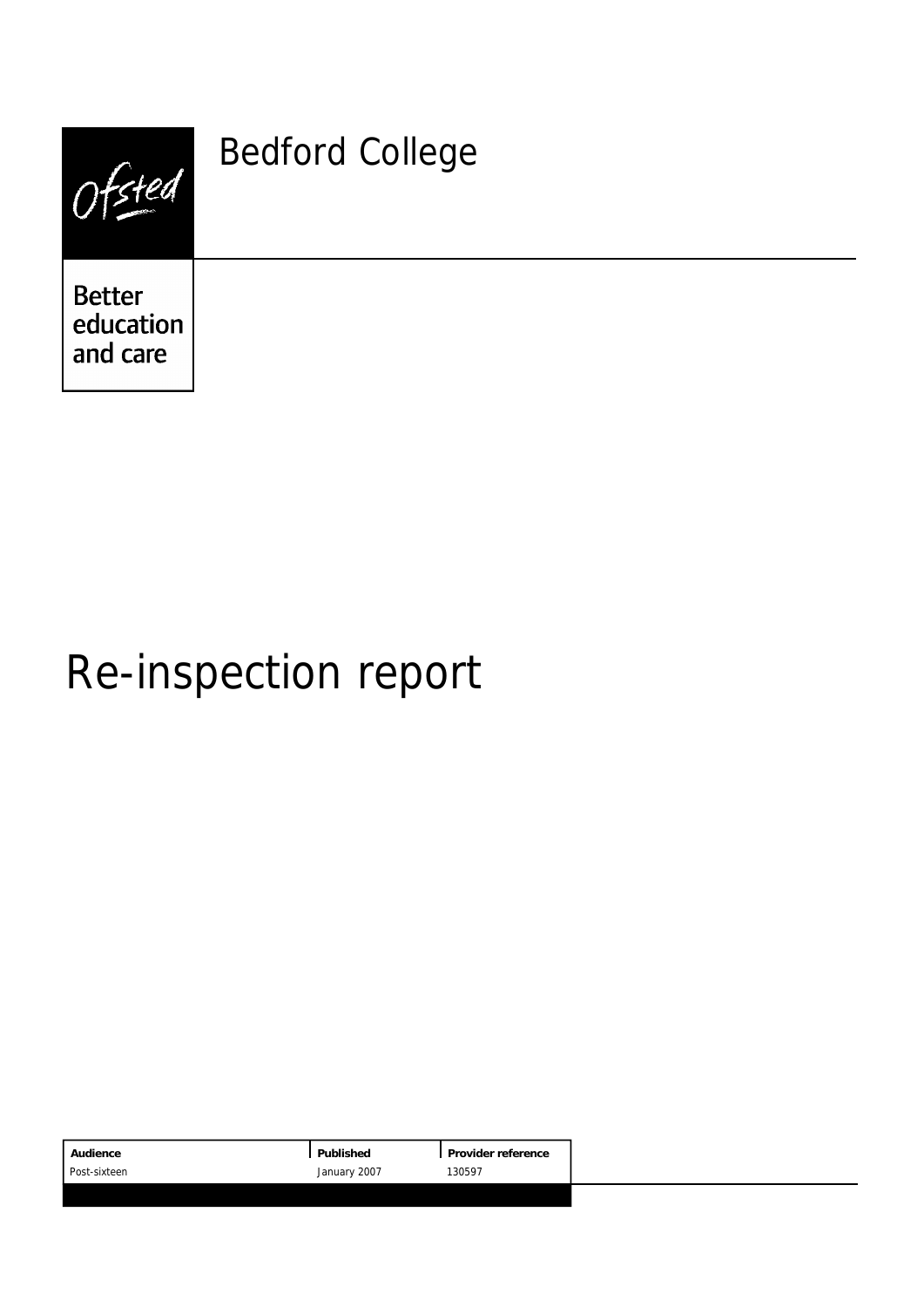#### **Introduction**

Bedford College was inspected in September 2004. Inspectors from the Office for Standards in Education (Ofsted) and the Adult Learning Inspectorate (ALI) carried out the inspection under Section 62 of the Learning and Skills Act. The quality of provision was found to be satisfactory or better in all areas inspected, except in hairdressing work-based learning (WBL) which was found to be less than satisfactory. Ofsted is responsible for re-inspecting all provision that is less than satisfactory within two years of the original inspection. If inadequate areas of learning or aspects of provision remain inadequate following re-inspection, inspectors will continue to monitor progress at annual assessment visits, but the areas will not be re-graded. They will be re-inspected during the full college inspection.

The less than satisfactory WBL aspect was re-inspected on 8 and 9 November 2006. The outcomes of the re-inspection are as follows.

| Curriculum/WBL area/CIF aspect   Original grade | Re-inspection grade |
|-------------------------------------------------|---------------------|
| Hairdressing WBL                                |                     |

#### **Context**

At the time of the inspection 21 learners were on apprenticeship programmes in hairdressing. All learners were employed and attended college for one day each week.

#### **Strengths**

- good support for learners in key skill and theory lessons
- good communications aiding learners' progress
- significant management action to improve provision since the last inspection

#### Areas for improvement

- insufficient use of work-based assessment
- limited progression opportunities to advanced apprenticeships
- weak review process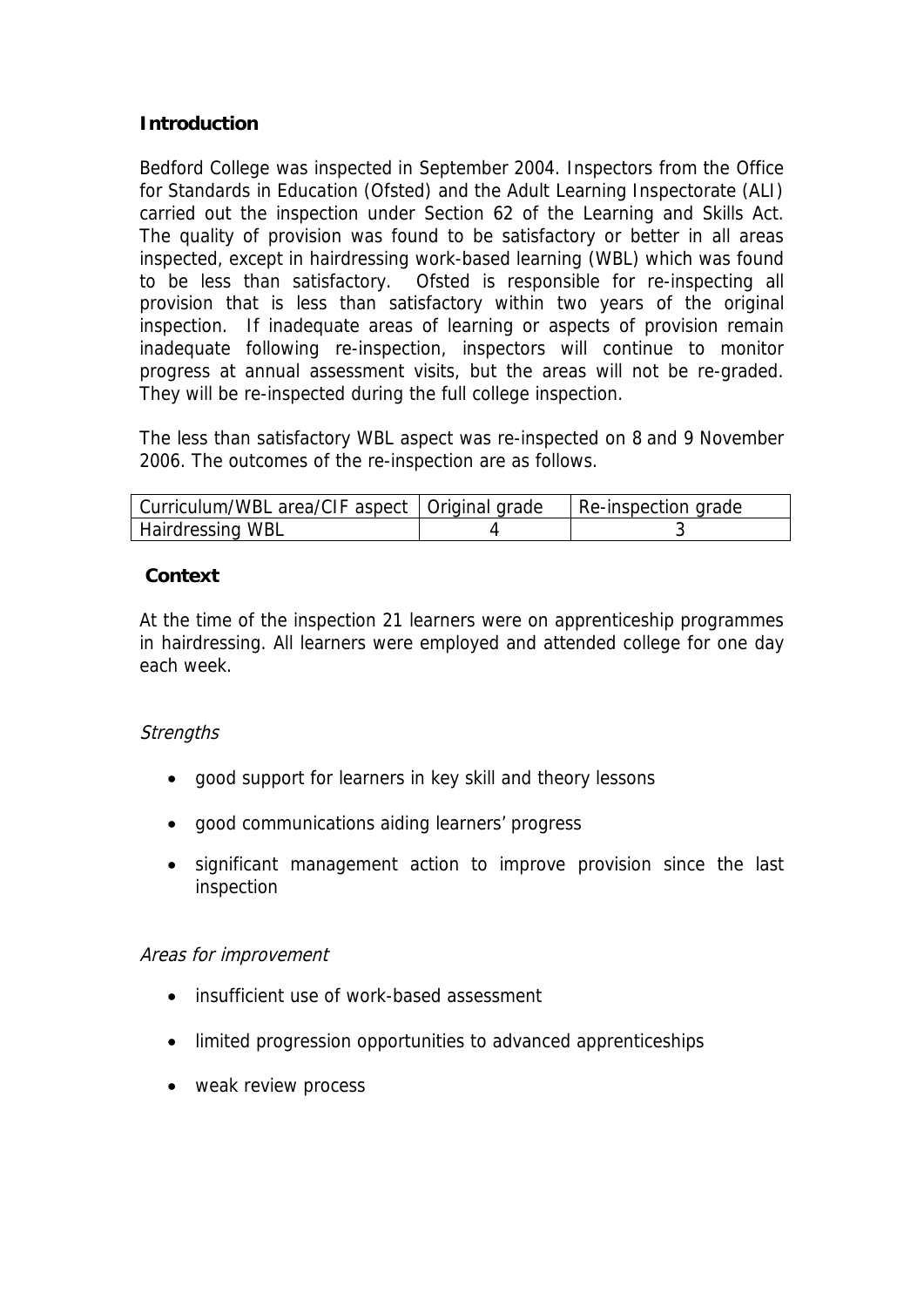#### **Achievement and standards**

Learners' achievements are satisfactory. Overall framework completion rates continue to improve. Success rates improved from 20% in 2003/04 to 31% in 2004/05 and to 42% in 2005/06. Timely completion rates have also improved. The standard of learners' work is satisfactory. Most demonstrate sound technical understanding and use salon equipment safely. Portfolios are produced to a satisfactory standard, although many contain a limited range of evidence. Learners develop key skills effectively and success rates for these qualifications are improving.

#### **Quality of provision**

Teaching and learning are satisfactory. Learners receive good support in key skills and theory lessons and make good progress. Communications to aid learners' progress are good. Key staff meet frequently to review achievement. The course satisfactorily meets the needs and interests of learners and their employers, although there are insufficient progression opportunities to advanced apprenticeships and insufficient assessment in the workplace. Support for learners is good. Progress is effectively monitored although some individual learning plans have not been updated for some time. Learners are well supported by their employers and workplace supervisors.

#### **Leadership and management**

Leadership and management are satisfactory. Significant management actions have improved provision since the last inspection. Communication with employers and learner monitoring have improved. However, the review process is weak. There remains insufficient promotion and reinforcement of equality of opportunity and learner target setting at reviews is not specific enough.

<sup>©</sup> Crown copyright 2007. This report may be reproduced in whole or in part for non-commercial educational purposes, provided that the information quoted is reproduced verbatim without adaptation, and the source and date of publication are stated. Inspection reports are available on the Ofsted website (www.ofsted.gov.uk).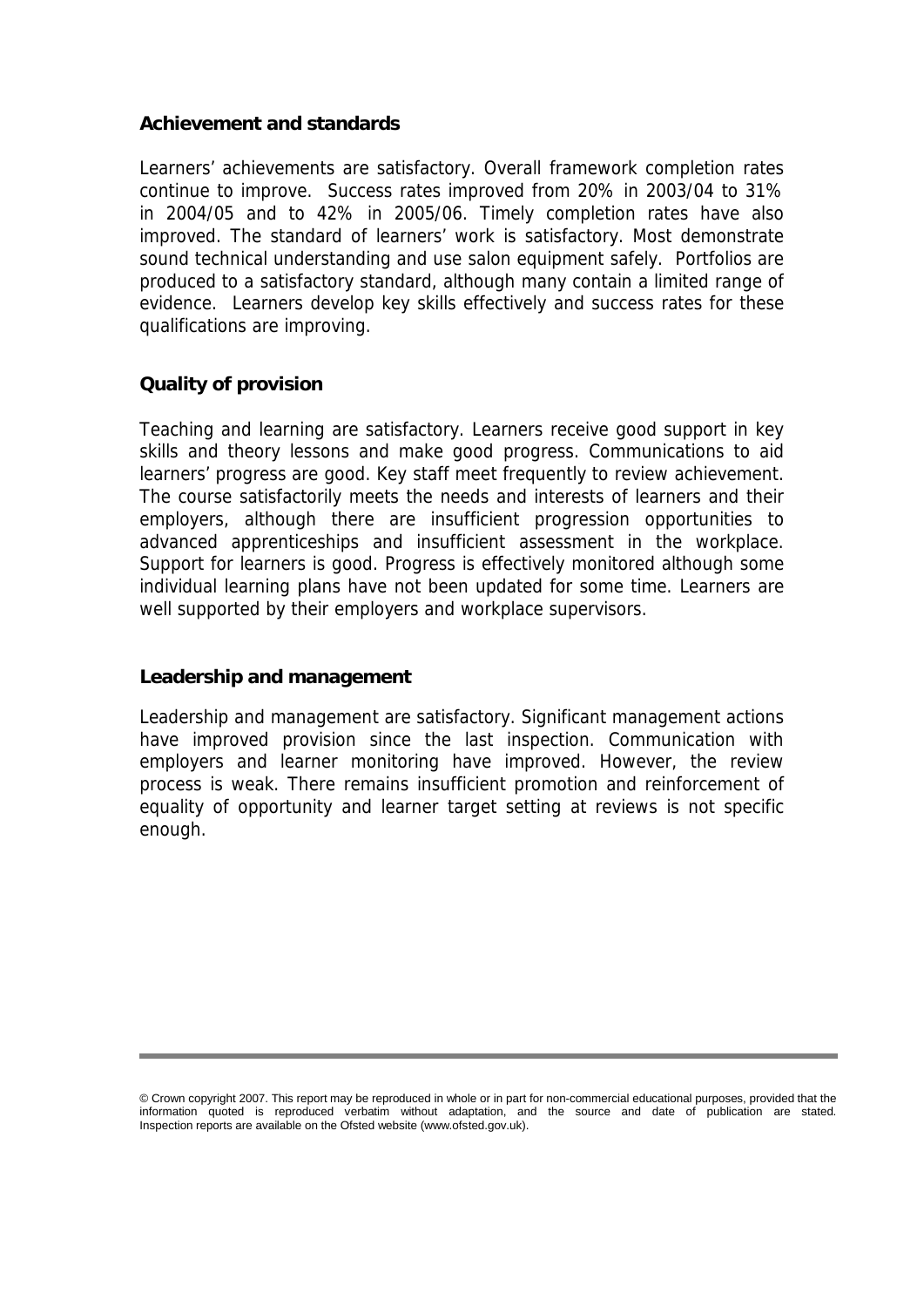

# ANNUAL ASSESSMENT VISIT: MAIN FINDINGS

**Name of College: Bedford College Date of visit: 08 and 09 November 2006**

This feedback contains brief findings from the annual assessment visit. It focuses on the themes explored during the visit and does not attempt to give a comprehensive overview of the college's performance.

## **Achievement and standards**

**How do college success rates compare to national rates? Do success rates continue to improve?**

- College data for 2005/06 show an improvement in overall success rates although they remain slightly below national rates. There was an increase of 5.3% in overall success rates and of 3.6% in long course success rates. At levels 2 and 3 and across all qualification types, overall success rates improved on the previous year. However, at level 1, they declined and remain below national levels. Overall success rates for learners aged 16- 18 and for adults improved on the previous year and adult success rates are now above the most recently available national averages.
- Overall success rates on NVQ courses improved significantly and are well above the national rate. Level 1 and 2 success rates rose by 9.4% and 15.1% respectively and although success rates at level 3 declined, they remain above the national rate. Success rates for long courses in 9 of the 14 sector skills areas where the college offer provision improved, with significant improvement in science and mathematics, construction, leisure travel and tourism and in education. Ten sector skills areas have overall long success rates at or above national averages with the remaining four below national rates.

**What progress has been made in improving overall and timely success rates for work-based learners?**

 Success rates have improved significantly since the previous inspection but remain low. Apprenticeship success rates in most vocational areas have improved. Overall framework success rates in work-based learning increased from 13% in 2003/04 to 44% in 2005/06. In the same period the overall timely success rate improved from 7% to over 19%. College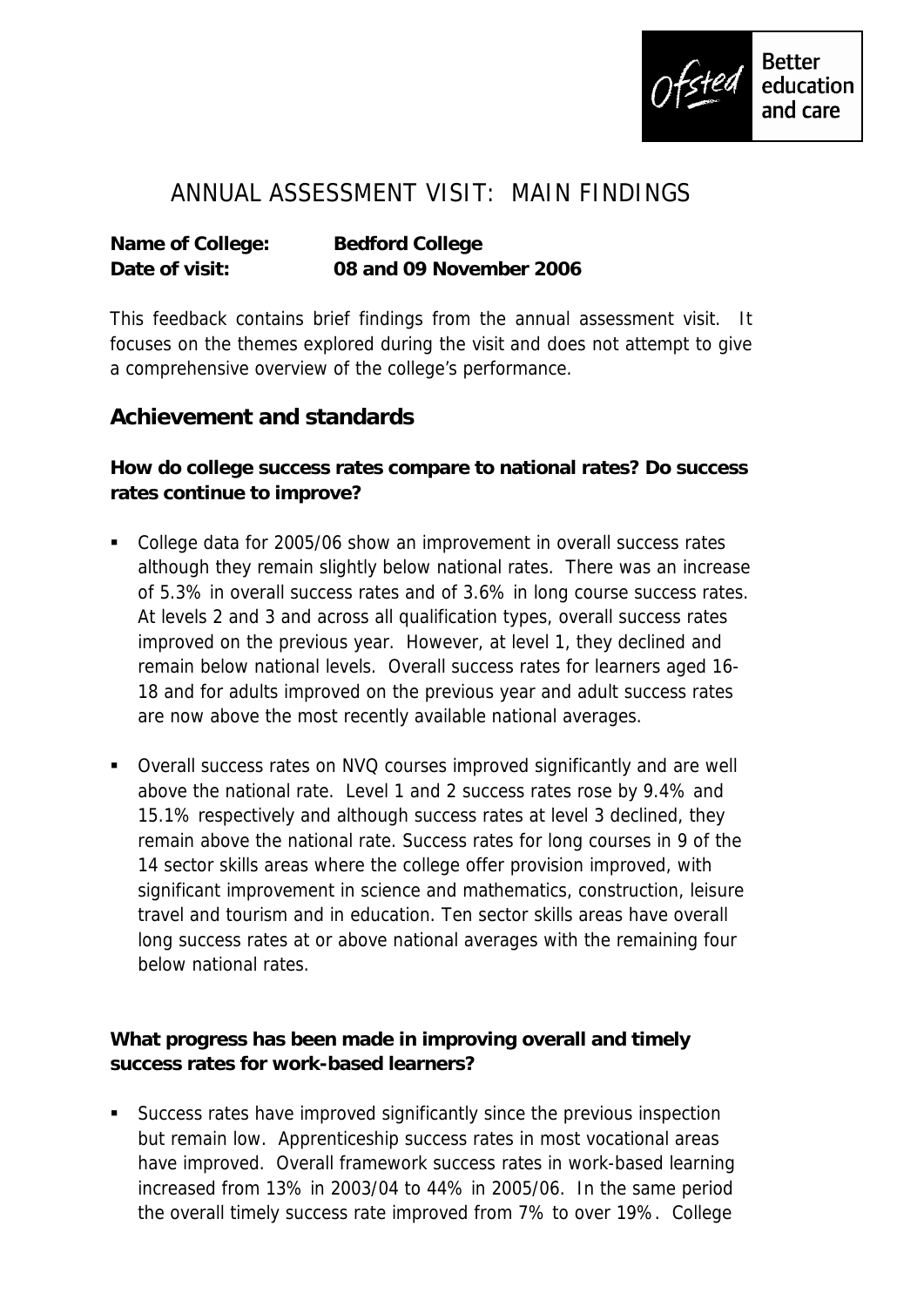

in-year data for 2006/07 shows further increased timely success rates but it is too early to make firm judgements based on these data.

## **Quality of education and training**

**How robust is the system for monitoring the quality of teaching and learning? How consistent is the process and how is this quality assured?**

- The system for monitoring the quality of teaching and learning continues to be refined. The college acknowledge that the profile for teaching and learning during 2005/06 is a more realistic picture than the previous year's. All staff are observed either as part of their teacher training course or as part of the college quality assurance system. Information collected through these respective processes is not yet collated and used to its full potential to inform development.
- Advanced practitioners have completed a desk based review of some observation records to provide an element of moderation to judgements made. Overall the moderation process remains underdeveloped with too few joint observations to ensure consistency between observers. The college has recognised the need to improve the moderation process and to ensure greater consistency and reliability in the judgements made. Comprehensive plans exist to use external observers to train the internal observation team, to conduct joint observations and to moderate overall observation judgements.

**What actions have been taken to improve the quality and consistency of tutorials? How effective are tutorials in providing, support and guidance to learners? How effective are individual learning plans (ILPs) in aiding learner progress?**

 A useful 'Tutorial Programme Tutor Guide' has been produced that provides clear guidance to tutors on their role and responsibilities. The guide includes the key activities to be included within tutorials and is cross-referenced to 'Every Child Matters' themes. A structured scheme of work has been produced centrally for use in individual and group tutorials and this is supported by detailed notes and guidance about resources available. A range of key speakers have been organised by the college to provide external and informed input to the tutorial system.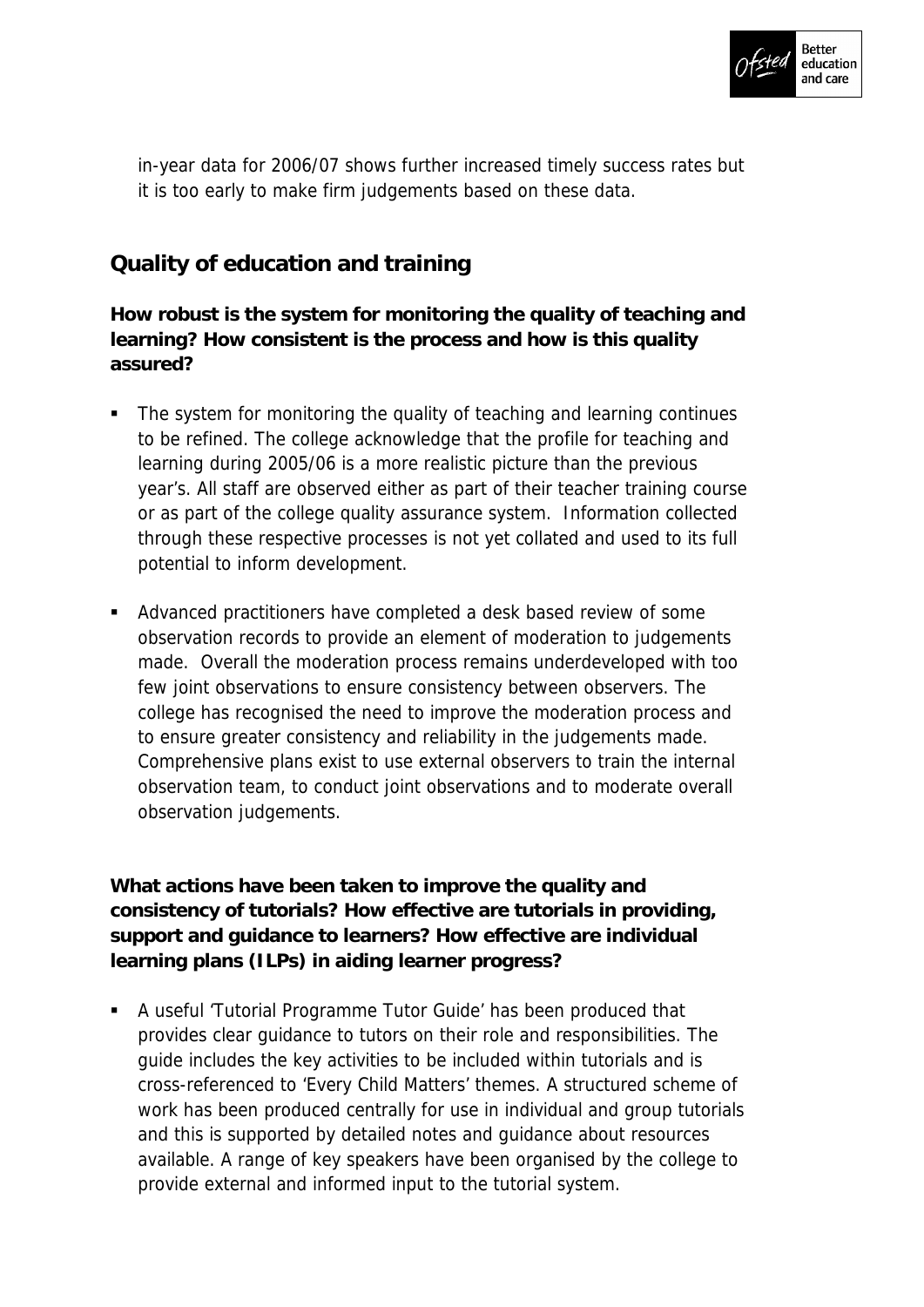

- The effectiveness of tutorials is monitored by tutorial lesson observations and auditing of tutorial paperwork. However, feedback from many observations is too descriptive with little or no recorded areas for development. Where actions are recorded at observations they are not systematically reviewed at subsequent observations. A 'Tutorial Programme Progress Report' is prepared annually for the college executive and divisional reports are produced for the assistant director of each section but these have not yet led to sufficient action to improve further the tutorial provision or to share good practice.
- The overall quality of tutorials remains variable. The college has provided staff development sessions on a range of tutorial-related activities including agreeing individual learning plans, target setting and motivational interviewing. Many targets set for learners are not sufficiently challenging and not specific enough to drive progress. Individual learning plans are not sufficiently dynamic documents. They are not systematically updated and are not consistently used to promote differentiated teaching and learning.

**How effective is the provision for key-skills across the college? Have the changes to the management and delivery of key skills improved performance?**

 Key skill success rates improved during 2004/05 by 15.7%, however, overall success rates remain very low. Changes made to the management of key skills have started to impact with co-ordinators within each curriculum area and course managers taking more responsibility for key skills. However, the provision for key skills remains variable across the college and there is insufficient management co-ordination of key skills at whole college level.

### **Leadership and management**

**Has the management of work-based learning improved?**

 The management of work-based learning was unsatisfactory at the last inspection. Since then a new manager and three new liaison officers have been appointed. The college training agency 'Catalyst' now oversees the work of the Bedford College Apprentices (BCA) department which is responsible for work-based learning. The college has appropriately focused on improving its work-based learning provision. Communications are now much improved and are effective. Frequent meetings take place